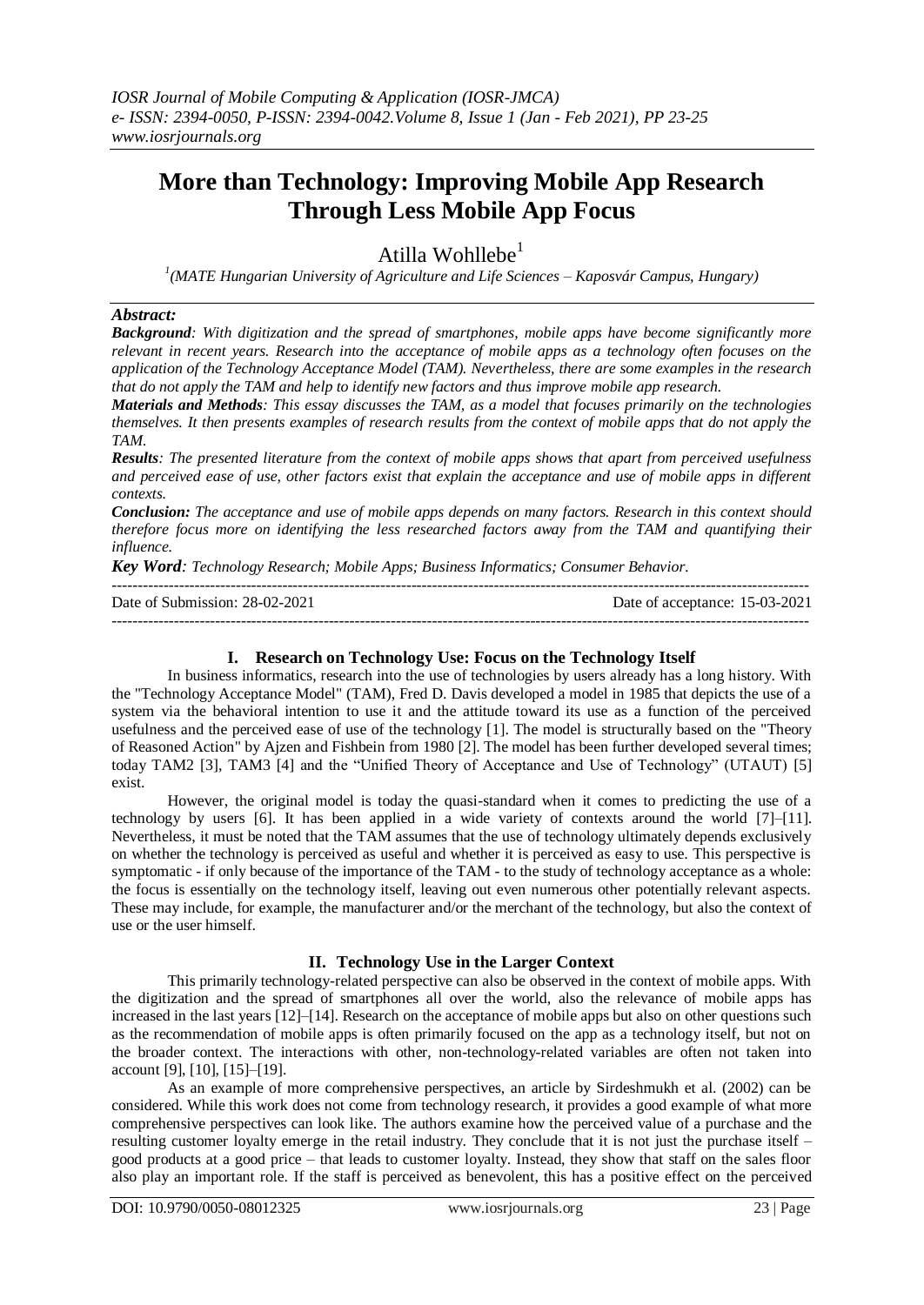value of the purchase and on customer loyalty - completely independently of the purchase itself. Thus, the article exemplifies how important broader perspectives can be in business management research.

This is why it can be assumed that greater consideration of the overall context will also provide new insights when looking at mobile apps – i.e., beyond the classic technology-oriented factors of perceived usefulness and perceived ease of use in TAM.

#### **III. Mobile Apps: Examples of Interactions Apart From Technology**

In fact, there are already many examples in the field of mobile apps that show which factors have a significant influence on the installation or use of a mobile app - but are not connected with the app as technology or software.

For example, the work of Peng et al. (2014) shows that not only the mobile app with its functionalities plays an important role in the adoption of a branded mobile app. In particular, the brand loyalty of app users influences mobile app adoption [20].

Following on from this, work by Wohllebe et al. (2020) shows that a consumer's installation of a retailer's app is significantly affected by whether the consumer is satisfied with the retailer overall and would recommend it to others [21].

Conversely, observation show that consumers' use of mobile apps can be an important basis for customer value development. Rosa (2019) shows that a good mobile app's e-service quality has a positive effect on customer loyalty [22]. Other work suggests that mobile technologies have a positive impact on sales generated in brick-and-mortar retail outlets [23].

Another example is the app reviews of some mobile retail apps in the Google Play Store. Although these are actually used to evaluate the mobile app as such, some users also use the app reviews to evaluate the selection in the store or the friendliness of the employees, for example [24].

These examples from research and practice suggest that in reality, users of technology probably take into account many more factors than just the technology itself when considering whether they want to or will (continue) using a technology.

## **IV. Research on Mobile Apps to Be More Broadly**

The finding that the use of mobile apps is probably influenced by more than just the technology as such shows that research should not only focus on perceived usefulness and perceived ease of use as influencing factors. The TAM provides a largely standardized way to compare research findings, even from different contexts. Nevertheless, many research studies also show that there can be many other factors, some of them highly significant, for the acceptance or use of a technology in general or a mobile app in particular.

This essay, originally prompted by the thoughts of Sirdeshmukh et al. (2002), is therefore a call to research to consider mobile apps not only as a technology, but also more strongly in their overall context. Specifically, this means also considering, for example, the app developer or publisher and its impact, but also, for example, the interactions with service, employees, and other potential influencing factors. In particular, more exploratory research could identify new potential influencing factors here.

#### **References**

- [1] F. Davis, "A technology acceptance model for empirically testing new end-user information systems theory and results," PhD Thesis, Massachusetts Inst. of Technology, Cambridge, Mass., 1985.
- [2] I. Ajzen and M. Fishbein, *Understanding attitudes and predicting social behavior*, Pbk. ed. Englewood Cliffs, N.J: Prentice-Hall, 1980.
- [3] V. Venkatesh and F. D. Davis, "A Theoretical Extension of the Technology Acceptance Model: Four Longitudinal Field Studies," *Management Science*, vol. 46, no. 2, pp. 186–204, Feb. 2000, doi: 10.1287/mnsc.46.2.186.11926.
- [4] V. Venkatesh and H. Bala, "Technology Acceptance Model 3 and a Research Agenda on Interventions," *Decision Sciences*, vol. 39, no. 2, pp. 273–315, May 2008, doi: 10.1111/j.1540-5915.2008.00192.x.
- [5] Venkatesh, Morris, Davis, and Davis, "User Acceptance of Information Technology: Toward a Unified View," *MIS Quarterly*, vol. 27, no. 3, p. 425, 2003, doi: 10.2307/30036540.
- [6] F. D. Davis, A. Granić, and N. Marangunić, *The Technology Acceptance Model: 30 Years of TAM*. Springer International Publishing, 2021.
- [7] R. S. Al-Maroof, S. A. Salloum, A. Q. AlHamadand, and K. Shaalan, "Understanding an Extension Technology Acceptance Model of Google Translation: A Multi-Cultural Study in United Arab Emirates," *International Journal of Interactive Mobile Technologies (iJIM)*, vol. 14, no. 03, Art. no. 03, Feb. 2020, Accessed: Jun. 18, 2020. [Online]. Available: https://www.onlinejournals.org/index.php/i-jim/article/view/11110.
- [8] W. Boonsiritomachai and K. Pitchayadejanant, "Determinants affecting mobile banking adoption by generation Y based on the Unified Theory of Acceptance and Use of Technology Model modified by the Technology Acceptance Model concept," *Kasetsart Journal of Social Sciences*, Nov. 2017, doi: 10.1016/j.kjss.2017.10.005.
- [9] L. Briz-Ponce and F. J. García-Peñalvo, "An Empirical Assessment of a Technology Acceptance Model for Apps in Medical Education," *J Med Syst*, vol. 39, no. 11, p. 176, Sep. 2015, doi: 10.1007/s10916-015-0352-x.
- [10] M. R. Jaradat and N. M. Twaissi, "Assessing the Introduction of Mobile Banking in Jordan Using Technology Acceptance Model," *International Journal of Interactive Mobile Technologies (iJIM)*, vol. 4, no. 1, Art. no. 1, Dec. 2009, Accessed: Jun. 18, 2020. [Online]. Available: https://www.online-journals.org/index.php/i-jim/article/view/1057.